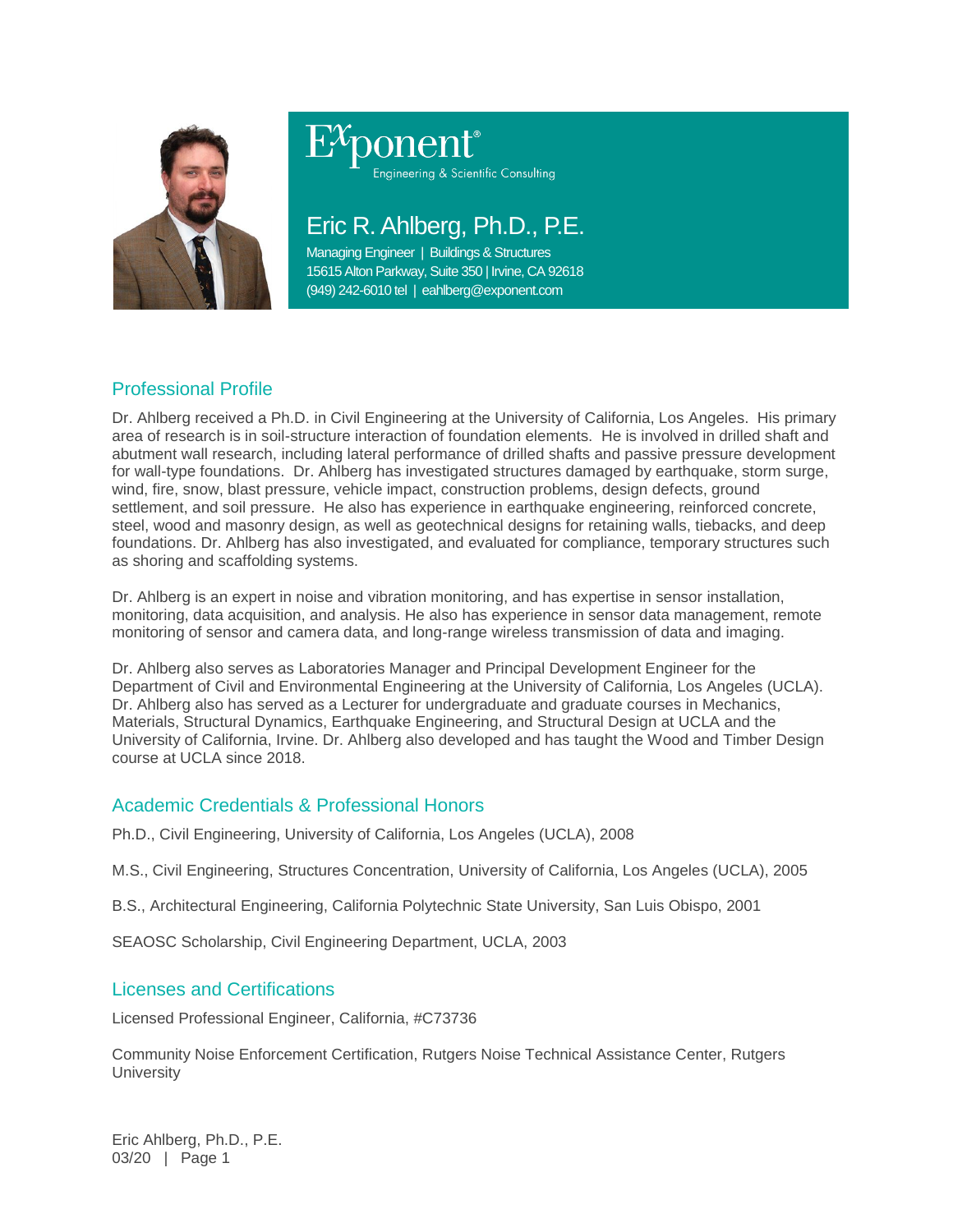#### Professional Affiliations

Structural Engineers Association of Southern California (Member)

American Society of Civil Engineers (Member)

#### Publications

Charles DeVore, Ph.D., and Eric Ahlberg, Ph.D., P.E., "Review of the Codes and Standards for Noise and Vibration Investigations in Buildings," Seventh Congress on Forensic Engineering, Miami, FL, November 2015

Khalili-Tehrani P, Ahlberg E, Rha C, Lemnitzer A, Stewart J, Taciroglu E, Wallace, J. Nonlinear loaddeflection behavior of reinforced concrete drilled piles in stiff clay. ASCE Journal of Geotechnical and Geoenvironmental Engineering, March 2014; 140(3).

Lemnitzer A, Khalili-Tehrani P, Ahlberg E, Rha C, Taciroglu E, Wallace J, Stewart, J. Nonlinear efficiency of bored pile group under lateral loading. ASCE Journal of Geotechnical and Geoenvironmental Engineering, December 2010; 136(12).

Lemnitzer A, Ahlberg E, Nigbor R, Shamsabadi A, Wallace JW, Stewart JP. Lateral performance of fullscale bridge abutment wall with granular backfill. ASCE Journal of Geotechnical and Geoenvironmental Engineering, 2009 April; 135(4).

Ahlberg E. Interaction between soil and full scale drilled shafts under cyclic lateral loads. Doctoral Dissertation, Civil Engineering, Department of Civil and Environmental Engineering, University of California, Los Angeles, CA, Spring 2008.

Stewart JP, Wallace JW, Taciroglu E, Ahlberg E, Lemnitzer A, Rha C, Tehrani P, Keowen S, Nigbor RL, Salamanca A. Full scale cyclic testing of foundation support systems for highway bridges. Part II: Abutment backwalls. Report No. UCLA-SGEL 2007/02, Structural and Geotechnical Engineering Laboratory, University of California, Los Angeles, October 2007.

Stewart JP, Wallace JW, Taciroglu E, Ahlberg E, Lemnitzer A, Rha C, Tehrani P, Keowen S, Nigbor RL, Salamanca A. Full scale cyclic testing of foundation support systems for highway bridges. Part I: Drilled shaft foundations. Report No. UCLA-SGEL 2007/01, Structural and Geotechnical Engineering Laboratory, University of California, Los Angeles, December 2007.

Ahlberg E, Rha C, Stewart JP, Nigbor RL, Wallace JW, Taciroglu E. Field testing and analytical modeling of a reinforced concrete embedded pile under lateral loading. 5th National Seismic Conference on Bridges and Highways, San Mateo, CA, September 18, 2006.

Ahlberg E, Stewart JP, Wallace JW, Rha C, Taciroglu E. Response of a reinforced concrete embedded pile under lateral loading. Part I: Field testing. Caltrans Bridge Conference, Sacramento, CA, November 1, 2005.

Rha C, Taciroglu E, Ahlberg E, Stewart JP, Wallace JW. Response of a reinforced concrete embedded pile under lateral loading. Part II: Numerical simulations. Caltrans Bridge Conference, Sacramento, CA, November 1, 2005.

#### **Presentations and Published Abstracts**

Wallace J, Ahlberg E. The Harmon Tower – Exposed. Los Angeles Tall Buildings Structural Design Council – Annual Conference, May 6, 2016.

Eric Ahlberg, Ph.D., P.E. 03/20 | Page 2